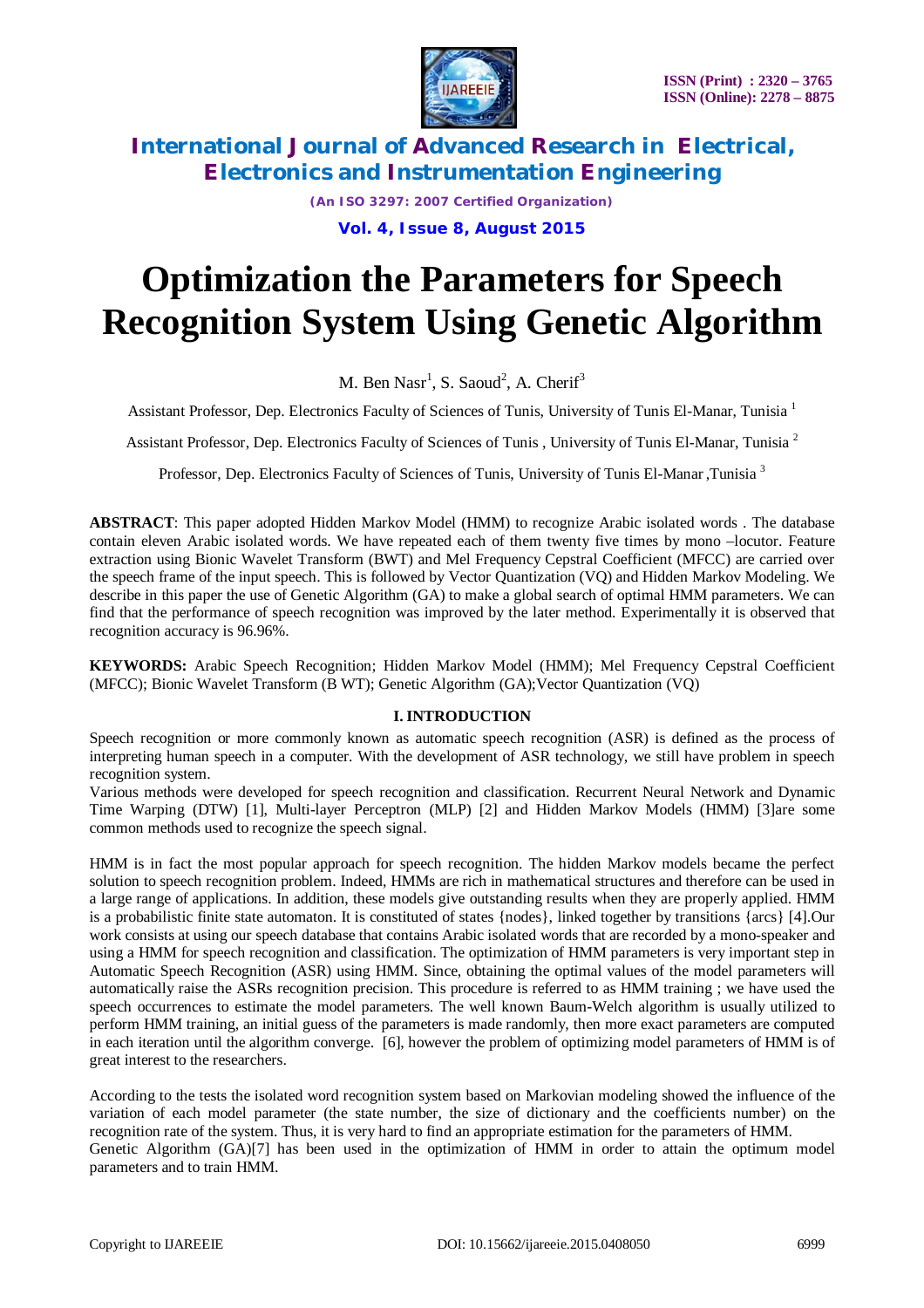

*(An ISO 3297: 2007 Certified Organization)*

### **Vol. 4, Issue 8, August 2015**

### **II. FEATURE EXTRACTION**

Feature extraction is a critical element in speech recognition since it generates the parameters on which the recognition algorithm is based and reduces the speech signal variability. In this work, we used Bionic Wavelet Transform and Mel Frequency Cepstral Coefficient for feature extraction.

### **II.1. BIONIC WAVELET TRANSFORM**

The variable costs (fuel costs) of thermal unit are usually modeled as a nonlinear function of the unit's power output. Thermal units have a number of steam admission valves that are opened in sequence as the power output is increased. This is particularly emphasized for combined cycle gas turbine. BWT was presented as an adaptive wavelet transform. It is conceived particularly for modeling the human auditory system [8, 9]. The adaptive nature of the Bionic Wavelet Transform (BWT) is assured by substituting the constant factor of the wavelet transform with a variable quality factor.

The expression of the mother wavelet  $\Psi(t)$  is as follows: expression of the mother wavelet  $\Psi(t)$  is as follows:

 $\psi(t) = \tilde{\psi}(t) e^{j2\pi f_0 t}$  (1)

Where  $f_0$  is the center frequency and  $\tilde{\Psi}$  is the envelope function of  $\tilde{\Psi}^{(t)}$ . So the function  $\tilde{\Psi}^{(t)}$  is:

$$
\tilde{\psi}(t) = e^{-\left(\frac{t}{T_0}\right)^2} \tag{2}
$$

Where  $T_0$  represent the initial-support of the unscaled mother wavelet. By using a time varying function T, the mother function of the BWT is represented as follows:

> $f_{T}(t) = \frac{1}{T} \widetilde{\psi} \left( \frac{t}{T} \right) e^{j 2 \pi f t}$ *t*  $\psi_T(t) = \frac{1}{T} \tilde{\psi} \left( \frac{t}{T} \right) e^{j2\pi t}$  $\left(\frac{t}{T}\right)$  $=\frac{1}{\pi}\tilde{\psi}$ (3)

The BWT of a given signal  $x(t)$  is expressed as follows:

$$
BWT_{x}(a, \tau) = \frac{1}{\sqrt{|a|}} \int x(t) \tilde{\psi}_{T}^{*} \left(\frac{t-\tau}{a}\right) dt
$$
  

$$
= \frac{1}{T \sqrt{|a|}} \int x(t) \psi^{*} \left(\frac{t-\tau}{a \cdot T}\right) e^{-j2\pi f \left(\frac{t-\tau}{a}\right)} dt
$$
 (4)

From where, the adaptive nature of the BWT is taken by a time-varying factor T which represents the scaling of the cochlear filter bank quality at every scale over time . For the human auditory system, Yao and Zhang [8] have used  $f_0 = 15165.4$   $Hz$ . The distinction of the scale variable a is consummated using a pre-defined logarithmic spacing across the desired frequency rang .So; the center frequency at each scale is given as follows [12-14]:

$$
f_m = \frac{f_0}{(1.1623)^m} \quad , \quad m = 0, 1, 2, \dots \tag{5}
$$

For this work, coefficients at 21 scales,  $m = 11, 12, \ldots 30$ , are computed through numerical integration of the CWT. The 21 scales answer to center frequencies logarithmically varied from 166.4 Hz to 3369.7 Hz. For every time and scale, the adapting function  $T(a, \tau)$  is expressed via the following equation :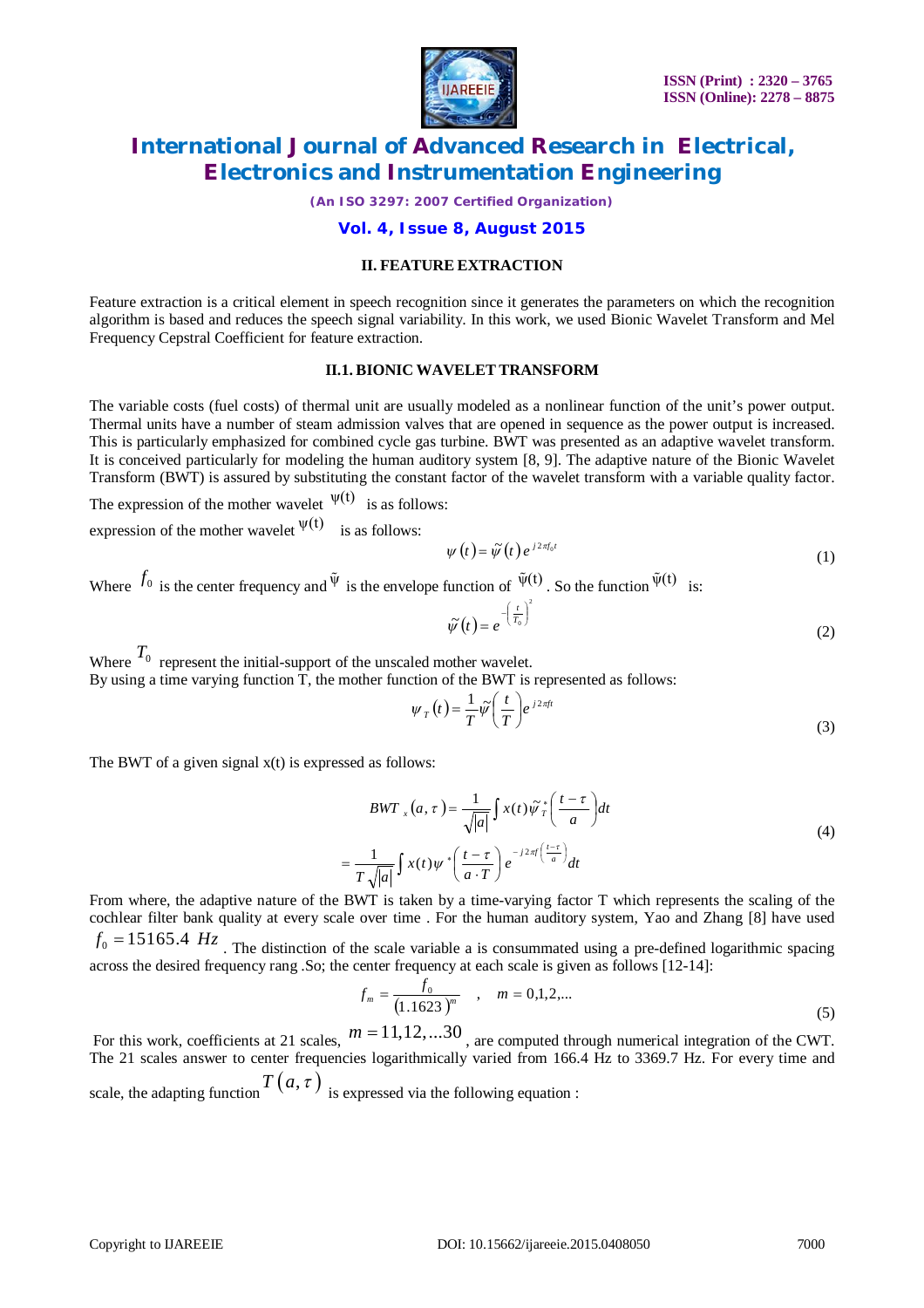

*(An ISO 3297: 2007 Certified Organization)*

### **Vol. 4, Issue 8, August 2015**

$$
T(a, \tau + \Delta \tau) = \left(1 - \tilde{G}_1 \frac{BWT_s}{BWT_s + |BWT_s(a, s)|}\right)^{-1} \times \left(1 + \tilde{G}_2 \left|\frac{\partial}{\partial \tau} BWT_x(a, \tau)\right|\right)^{-1}
$$
\n(6)

where  $\mathbf{G}_1$  $\tilde{G}_1$  is the active gain factor which represents the outer hair cell resistance function,  $\tilde{G}_2$  designates the active gain factor to represent the time-varying compliance of Basilar membrane, *BWT<sup>s</sup>* is a constant representing the timevarying compliance of Basilar membrane,  $BWT_x(a, \tau)$  is the Bionic Wavelet Transform at time  $\tau$  and scale a, and  $\Delta \tau$  is time computation step [14].  $\tilde{G}_1$  and  $\tilde{G}_2$ are the resolution in time domain and frequency domain which can be

increased respectively. In execution, the coefficients of BWT can be readily computed by corresponding coefficients of the CWT by:

$$
BWT_{x}(a, \tau) = K(a, \tau) \cdot CWT_{x}(a, \tau)
$$
\n
$$
(7)
$$
\n
$$
Var_{x}(a, \tau) = \left(\frac{t}{T_0}\right)^2
$$

Where K is a factor which depends on T. For the Morlet wavelet  $\psi(t) = e^{-\left(\frac{t}{T_0}\right)^2}$  $=e^{-\left(\frac{t}{T}\right)}$  $\psi(t) = e^{-(t_0)}$  that is evenly employed as the mother function. K is given by:

$$
K(a,\tau) = \frac{\int_{-\infty}^{+\infty} e^{-t^2} dt}{\sqrt{1 + (T(a,\tau)/T_0)^2}}
$$
(8)

This is roughly equal to:

$$
1.7725/\sqrt{1+(T(a,\tau)/T_0)^2}
$$

In our work, we use  $\tilde{G}_1 = 0.87$ ,  $\tilde{G}_2 = 45$  *BWT*  $_s = 0.8$  and  $T_0 = 0.0005$  that are the same values as in the reference

[8-9]. Finally, the computation step  $\Delta \tau$  is selected to be equal to,  $^{1/f_s}$  where  $^{f_s}$  is the sampling frequency.

# **II.2. MEL FREQUENCY CEPSTRAL COEFFICIENT**

The MFCC is the most widely used feature parameters for speech recognition. Mel Frequency Cepstral Coefficient method is well known for its performance and relative simplicity. The calculation process of the coefficients can be described as follows [10]:

Step 1: employ Fast Fourier Transform (FFT) to get power spectrum of the speech signal. Step 2: apply a Mel-space filter-bank to the power spectrum to obtain logarithmic energy value. Step 3: conduct the discrete cosine transform (DCT) of log filter-bank energies to get MFCC.

### **III. VECTOR QUANTIZATION**

To Feature extraction gives result as a series of vectors characteristic of the time-varying spectral properties of the speech signal. The spectral analysis has significantly reduced the required information rate. It gives the discrete representation of speech sounds. Among the various methods of designing the VQ codebook, binary split algorithm is implemented by the following procedure:

- Conceive a 1-vector codebook; this is the centroïde for the entire set of training vectors.
- Duplicate the size of the codebook by splitting the present codebook.
- Employ the K-means iterative algorithm to obtain the best set of centroids for the divided codebook.
- Repeat second and third steps until a codebook of size M is designed.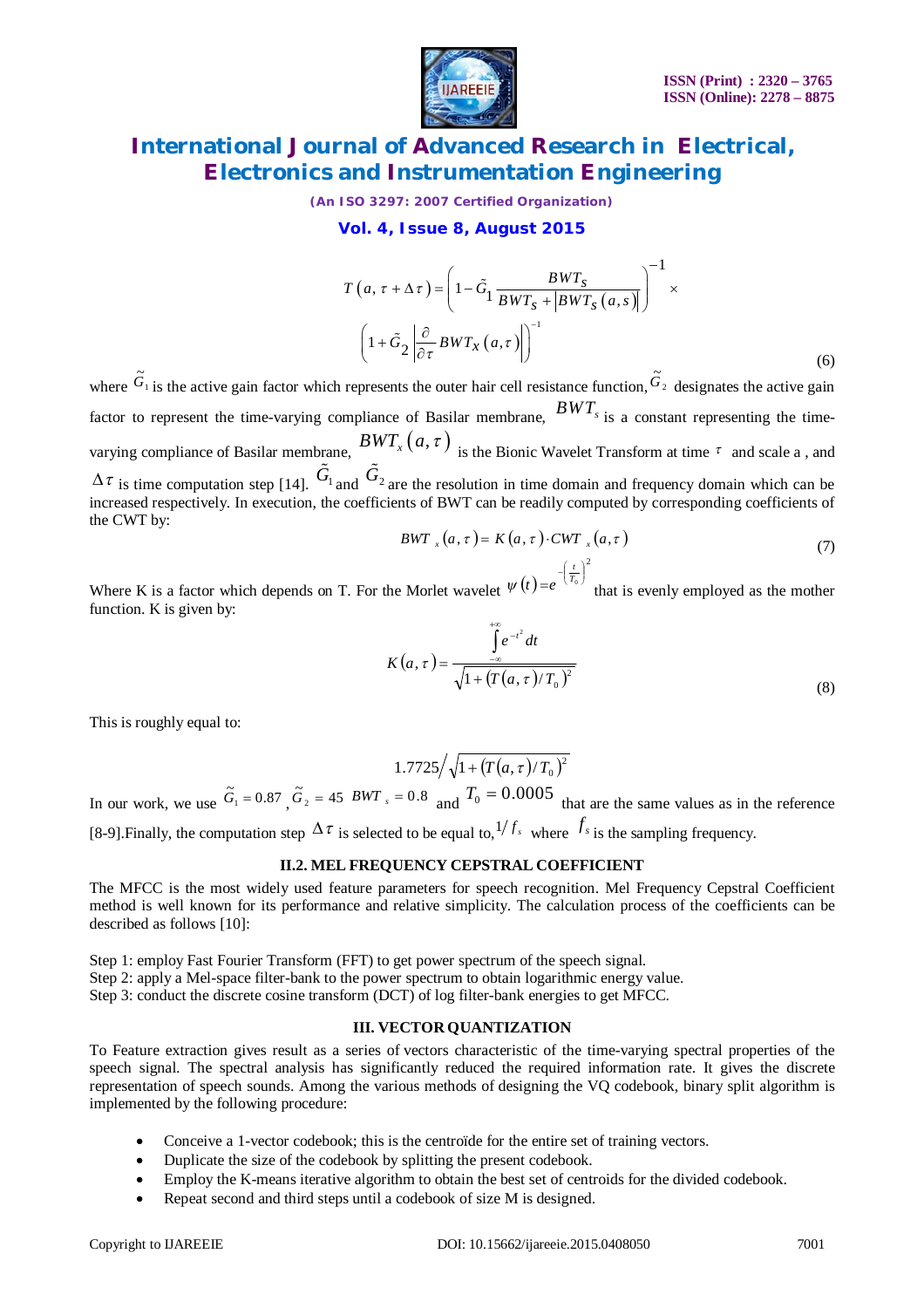

*(An ISO 3297: 2007 Certified Organization)*

### **Vol. 4, Issue 8, August 2015**

The output of VQ is the index of the codebook vector nearest to the input vector.

#### **IV. HIDDEN MARKOV MODEL**

Hidden Markov Model (HMM) is currently the most popular approach to speech recognition. An HMM is characterized by three matrices namely A, B and  $\pi$ . So, the compact notation

 $\lambda = \{A, B, \pi\}$  represents a complete parameter set of the model.

Where:

- $A = \{aij\}$  represents the state transition probability matrix,  $(NxN)$ ,
- $B = \{bij(k)\}\$  represents the matrix of observation probability,  $(NxM)$ ,
- $\pi = {\pi_i}$  initial state distribution vector(Nx1),
- N is the states number in HMM,
- M is the of distinct observations number of symbols per state

To do isolated word recognition the following steps are performed.

1. For each word V in the vocabulary, an HMM model LV must be build: a model parameters  $(A, B, \pi)$  are to be estimated which optimized the likelihood of the training set observations for the V the word.

2. For each unknown word to be recognized, the procedure proven in figure 1 must be effected, that is, measurement of the observation sequence  $O = (01, 02, \ldots, 0)$ , through feature analysis of the speech that correspond to the word; followed by calculation of model likelihoods to all possible models P (O/LV), followed by choice of the word whose model probability is highest – that is.[11]



Fig 1: The overall block diagram of an automatic speech recognition system.

For each unknown word to be recognized we calculated the model likelihood for all possible models, and select the model with the highest likelihood.

However, for the moment we still have problem for the selection of proper HMM parameters such as the number of coefficient(the number of MFCC and the number of BWT scales), the number of discrete symbols (or equivalently codebook size) and the number of states to set up the HMM

In the following sections, we will present a Genetic Algorithm method GA for HMM training. By using the global searching capability of GA, we can find the optimal number of coefficients, the optimal number of states and the optimal size of codebook.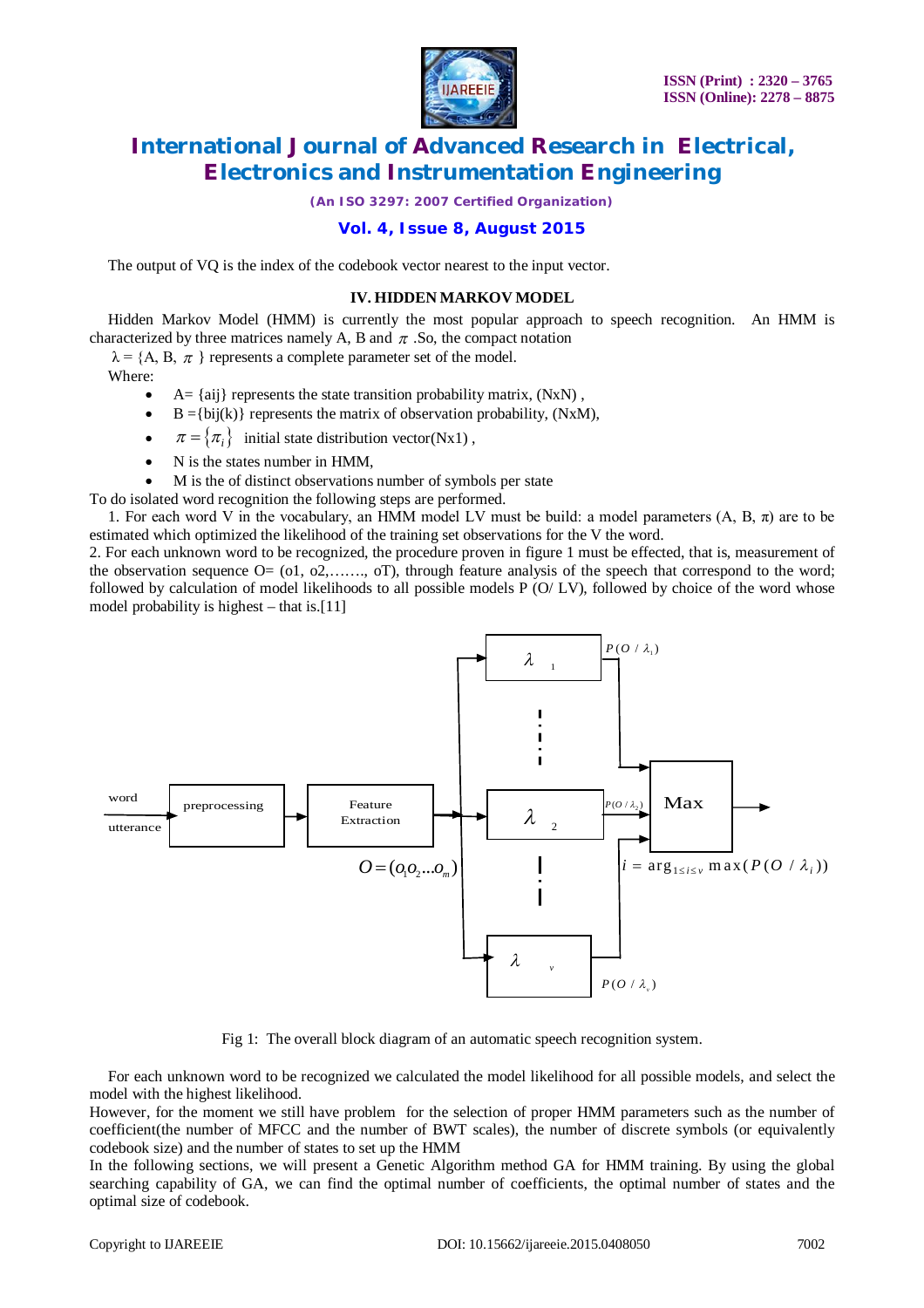

*(An ISO 3297: 2007 Certified Organization)*

#### **Vol. 4, Issue 8, August 2015**

#### **V. THE GA FOR HMM OPTIMIZATION**

The genetic algorithm (GA) [10] is a method for solving optimization problems. GA which is based on natural selection can solve a variety of optimization problems such as HMM optimization parameters. Figure 1 shows the flowchart of the genetic algorithm method applied to determine the optimal HMM parameters and to improve the recognition performance.



Fig 2: Flowchart of the proposed algorithm

This figure (Fig 2) describes our system by using the GA to optimize HMM parameters and HMM training. All the parameters of the HMM are encoded form a long chromosome and tuned by the GA. Then, as a result of the GA process, the BP algorithm is used to train the network.

The different steps of the adapted GA for optimizing MLP are:

1. Create Initial population of chromosomes

Regarding the genetic algorithm for HMM optimization, we used a population which is composed of n chromosomes to represent the relevant information of the HMM. An HMM can be represented by a direct graph, encode on a chromosome with each parameter (MFCC, BWT, number of states of HMM and codebook size). All these parameters are memorized by a row vector C. First, we have 4 bits for representing MFCCs coefficients. Second, we have 3 bits for representing BWT scales. Third, we have 3 bits for representing the number of states of HMM and finally we have 7 bits for representing the size of codebook. So each chromosome is encoded in 17bit.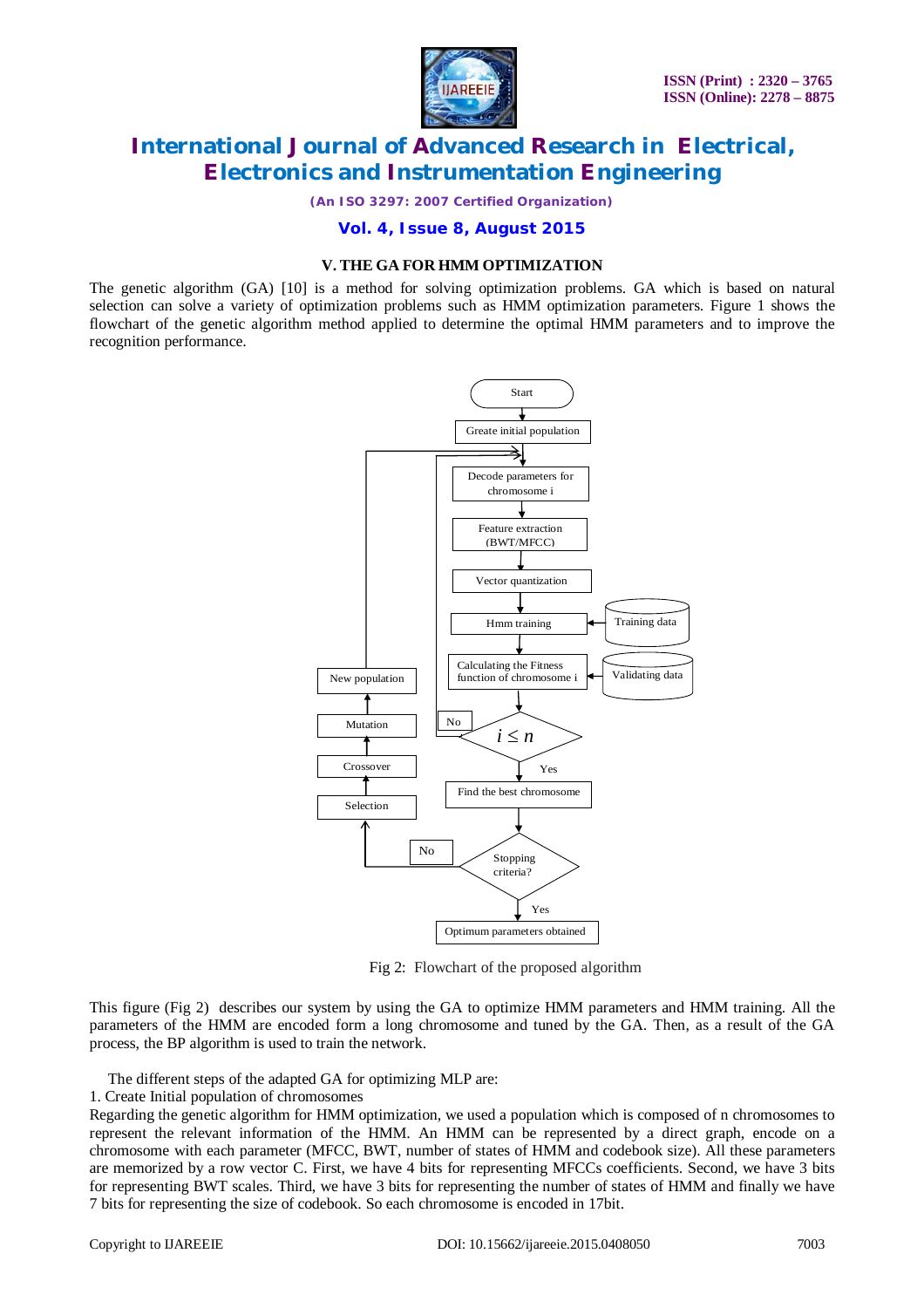

*(An ISO 3297: 2007 Certified Organization)*

## **Vol. 4, Issue 8, August 2015**

2.Decode parameters for chromosome indice i

- Feature extraction using MFCC and BWT
- Vector quantization
- HMM Training
- Evaluate the Fitness function according to chromosome i. The higher fitness value reflects the chances of the chromosome to be selected in the following generation. The log likelihood represents the probability that the training observation speech have been generated by the present model parameters. It can be expressed as:

$$
P_n = (\sum_{k=1}^M \log(P(O_k / \lambda_n))) / M
$$

(9)

Repeat step 2 until the end of the size of population

3. Find the best chromosome

4. GA stop if generations number is Maximum or fitness =0, then select the optimal parameters.

Otherwise GA repeats the following steps.

- Selection good chromosomes : this operation consists in selecting chromosomes from the population for reproduction based on the relative fitness value of each chromosome. It can be performed by Elitist selection function: The best chromosomes of every generation are warranted to be chosen.
- Crossover: to apply the crossover operator, two chromosomes are randomly selected from the population. Then the two chromosomes are chopped into two parts at the crossover point and they exchange their parts.
- Mutation randomly alters each gene with a small probability, typically less than 10%. This operator introduces innovation into the population and helps prevent premature convergence on a local maximum. It exist many types of mutation, in this work, we used a Flip Bit in which a mutation operator that simply inverts the value of the chosen gene (0 goes to 1 and 1 goes to 0).
	- Take the place of the current population with the new population.

Go to 2 the step.

### **VI. IMPLEMENTATION AND RESULTS**

The idea in this work is to generate a speech recognizer for Arabic isolated words by implementing genetic algorithm (GA) with HMM to optimize HMM parameters and to improve the recognition performance. The database used for our approach was an Arabic isolated word spoken by a mono-speaker. Each word was uttered a twenty-five times. Ten occurrences of isolated words were reserved for training purposes and fifteen occurrences were reserved for testing purposes.

The table 1 presents the arabic words used for evaluation the proposed technical . Table 1: The used vocabulary

| <b>Pronunciation</b> | <b>Arabic Writing</b> | <b>English Writing</b> |
|----------------------|-----------------------|------------------------|
| Khalfa               | خلف                   | backward               |
| Amam                 | ماد                   | Forward                |
| Asraa                | سرع                   | accelerate             |
| Sir                  | سر                    | Walk                   |
| <b>Istader</b>       | إستدر                 | Turn                   |
| Takadam              | تقدم                  | Proceed                |
| Tarajaa              | تراجع                 | Push back              |
| Tawakaf              | توقف                  | Stop                   |
| Yamine               | يمين                  | Right                  |
| Yassare              | يسار                  | Left                   |
| Waraa                | وراء                  | Back                   |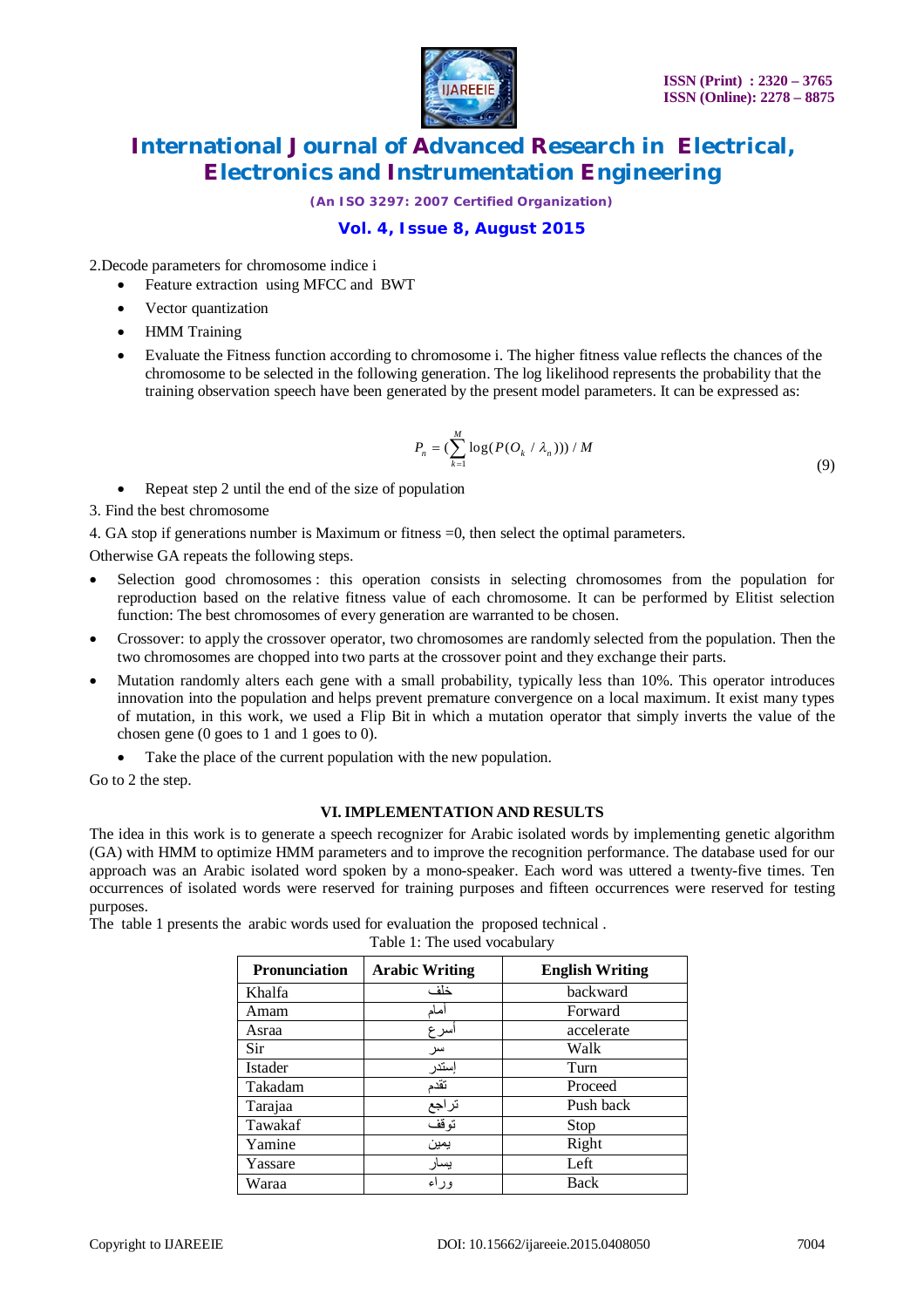

*(An ISO 3297: 2007 Certified Organization)*

### **Vol. 4, Issue 8, August 2015**

The table below reports all the values of the parameters used in the proposed speech recognition system.

| <b>Parameters</b>             | <b>Value</b>                                  |
|-------------------------------|-----------------------------------------------|
| Coding                        | Binary                                        |
| Population size               | 40                                            |
| Size of chromosome            | 18                                            |
| Maximum number of generations | 50                                            |
| Coefficients MFCC             | $5-20$                                        |
| <b>Scales BWT</b>             | $1 - 7$                                       |
| <b>Fitness Function</b>       | 100-recognition rate                          |
| Selection Technique           | Elitist selection.                            |
| Probability of selection      | 0.5                                           |
| Method of mutation            | Random.                                       |
| Mutation probability          | $pmut = 1/Size of chromosome$                 |
| Method of crossing            | One point crossover                           |
| Probability of crossover      | $pcross = 0.5$                                |
| Stopping criterion            | Maximum number of generations or fitness $=0$ |

### Table 2: Parameters used for evolutionary design of HMM

#### **Results using HMM with GA**

When optimizing the HMM parameters with the proposed architecture in Fig.2 we obtain the results seen in Table 3.

Table 3. reported the obtained results from the different techniques.

| <b>Recognition system</b>                | <b>Recognition rate</b> |
|------------------------------------------|-------------------------|
| MFCC+ MMC                                | 89.7%                   |
| MFCC+AAMFCC+MMC                          | 91.5%                   |
| (CWT/MFCC+ΔΔMFCC)+MMC                    | 88.4%                   |
| (BWT /MFCC+ΔΔMFCC)+MMC                   | 94.4%                   |
| $[(BWT/MFCC+\Delta\Delta MFCC)+MMC]+AG]$ | 96.96%                  |

|  | Table 3: Recognition rates |
|--|----------------------------|
|--|----------------------------|

 The values of the GA parameters used in our experiments are given in Table 2. Through these experiments, we found that using the GA and HMM for recognition leads to an important improvement in the accuracy of the recognition rate. HMM is the most amply approach used for speech recognition but any arbitrary estimate of the initial HMM parameters involves difficulties. The performance of the HMM is often related to its parameters. However, the choice of its parameters is very difficult. We can't randomly select the number of coefficient (the number of MFCC and the number of BWT scales), the number of discrete symbols (or equivalently codebook size) and the number of states to set up the HMM. In case of recognition of isolated words as our case, the recognition tests revealed beyond the influence of each parameter variation on the recognition rate and training time. Indeed, the choice of optimum value for each parameter is to maximize the recognition rate and minimizes the prohibitive learning time. Experimental results showed the influence of the variation of each model parameter (the number of state, the dictionary size and the number of coefficients) on the recognition rate of the system. Therefore, the GA is proposed to optimize the HMM parameters because it is worthwhile noting that finding its optimized model parameter is difficult to estimate randomly. So, the GA approach is a good choice for HMM optimization and speed up the convergence time significantly. It's widely known